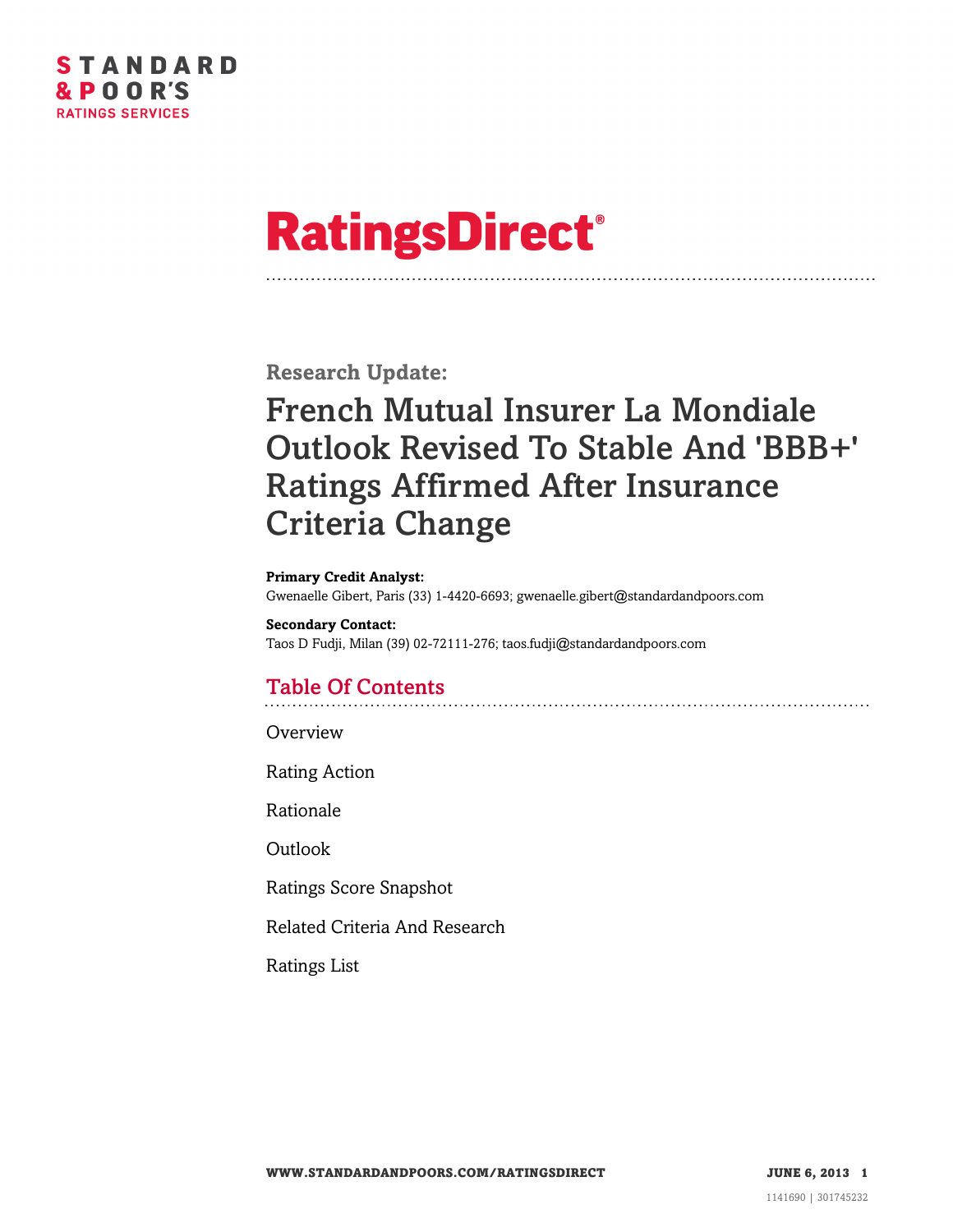**Research Update:**

### French Mutual Insurer La Mondiale Outlook Revised To Stable And 'BBB+' Ratings Affirmed After Insurance Criteria Change

#### <span id="page-1-0"></span>**Overview**

- Following a review of French mutual insurer La Mondiale (LM) under our revised insurance criteria, we are revising the outlook to stable from negative and affirming our 'BBB+' ratings on LM.
- The ratings reflect our view of LM's strong business profile and only lower adequate financial risk profile. In our view, the business risk profile is based on LM's strong competitive position, mainly driven by its brand differentiation. The financial risk profile is based on LM's upper adequate capital and earnings and adequate financial flexibility.
- The stable outlook reflects our anticipation that LM will continue to display profitable growth and continue to strengthen its risk-adjusted capital adequacy over the next three years.

#### <span id="page-1-1"></span>Rating Action

On June 6, 2013, Standard & Poor's Ratings Services revised the outlook on French mutual insurer La Mondiale (LM) to stable from negative. At the same time, we affirmed the 'BBB+' insurer financial strength and counterparty credit ratings on LM.

#### <span id="page-1-2"></span>Rationale

The ratings on LM reflect our view of its strong business risk profile, partly offset by its lower adequate financial risk profile. LM's business risk profile is built on a strong competitive position and our view that LM faces low industry and country risk owing to its position in the French life insurance sector. Its financial risk profile reflects our view of its upper adequate capital and earnings, adequate financial flexibility, and only moderate risk position. We consider enterprise risk management (ERM) and management and governance to be neutral for the ratings, while we view liquidity as exceptional. We combine these factors to derive a 'bbb+' anchor for LM. The rating on LM is therefore 'BBB+'.

LM is exposed to the French life insurance market, which we assess as having low industry and country risk overall, based on our view of its very low country risk and intermediate industry risk. In our view, LM faces intermediate industry risk owing to the competitive nature of the life insurance market and the limited risk of new entrants. Our assessment is supported by the long-standing growth potential for life insurance in France.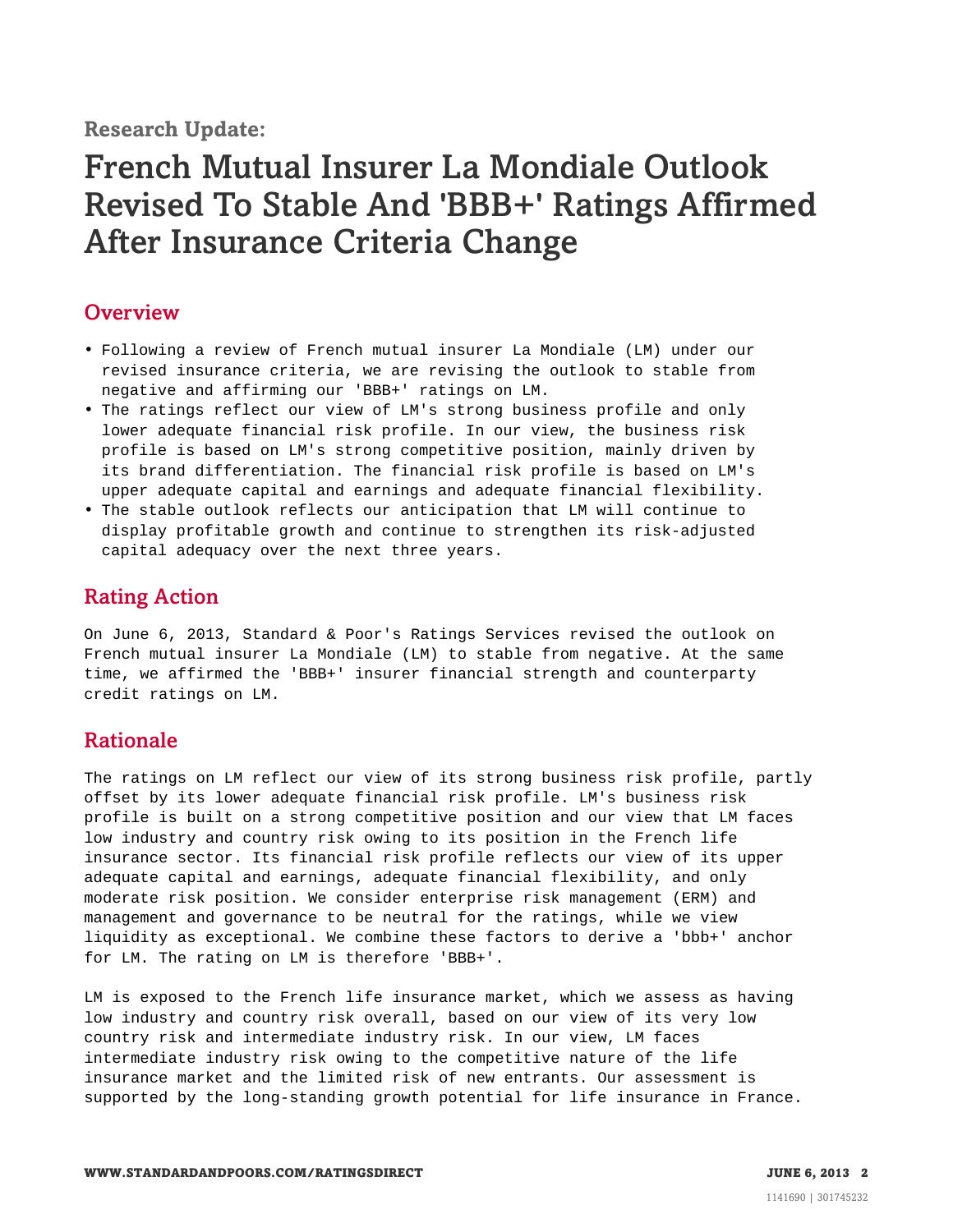LM has a strong competitive position, in our view, thanks to its long-standing focus on life, pensions, and savings businesses; diversified distribution networks; and product offering. LM has established leading positions in its chosen niches, namely high-net-worth savings, the individual pension scheme for independent workers, and group pensions. LM's ability to tailor products for specialized networks and its partnership-oriented strategy also support our view of its competitive position. LM's competitive position further benefits from its links with AG2R. LM and AG2R have gradually strengthened their operational links as they target complementary client bases and carry out complementary activities, such as comprehensive offers in life, savings, accident, and health. We factor into our base-case scenario our view that LM will continue to outpace growth in the French life market in the coming years, while maintaining a return on equity above 10%.

We view LM's capital and earnings as upper adequate, which we view as a rating weakness. Capital adequacy is supported by LM's earnings retention, which in our view is likely to outpace capital needs over the next three years. Capital adequacy was reinforced by recent management actions to improve its capital adequacy by strengthening policyholders' reserves and issuing an additional €430 million hybrid debt to which we give credit in our risk-based capital model. In our base case, we expect capital adequacy to be further reinforced over the next three years, mainly because we expect operating earnings to be consistently above €200 million, all else being equal, but to continue to put pressure on the ratings.

LM's risk position is moderate, in our opinion, reflecting our view of the company's exposure to high market and asset-liability mismatch (ALM) risk, which translates into high investment leverage. Our view of high market risk reflects the company's material exposures to equities and real estate relative to total adjusted capital (TAC) and ALM exposure owing to its long-term liabilities. High investment leverage is also due to the material volatility through the significant portion of soft, market-sensitive capital items. Concentrations in LM's equity portfolio are limited, however, thanks to geographic and sector diversity.

LM's financial flexibility is adequate, in our view, as we believe that the company has sufficient access to sources of capital and liquidity to fund its growth. LM's capital needs stem principally from organic growth, which we expect the group to monitor relative to its funding abilities. LM's financial flexibility is constrained, however, by its limited ability to further raise debt, having already reached regulatory limits on debt eligibility.

We view LM's enterprise risk management (ERM) and management and governance practices as neutral rating factors. Our assessment of ERM as adequate is sustained by LM's risk management culture and controls for the most significant risks. We consider ERM to be of high importance to the ratings, owing to the company's ALM exposure, particularly coming from its pension business. We view the company's ERM culture as neutral for the ratings.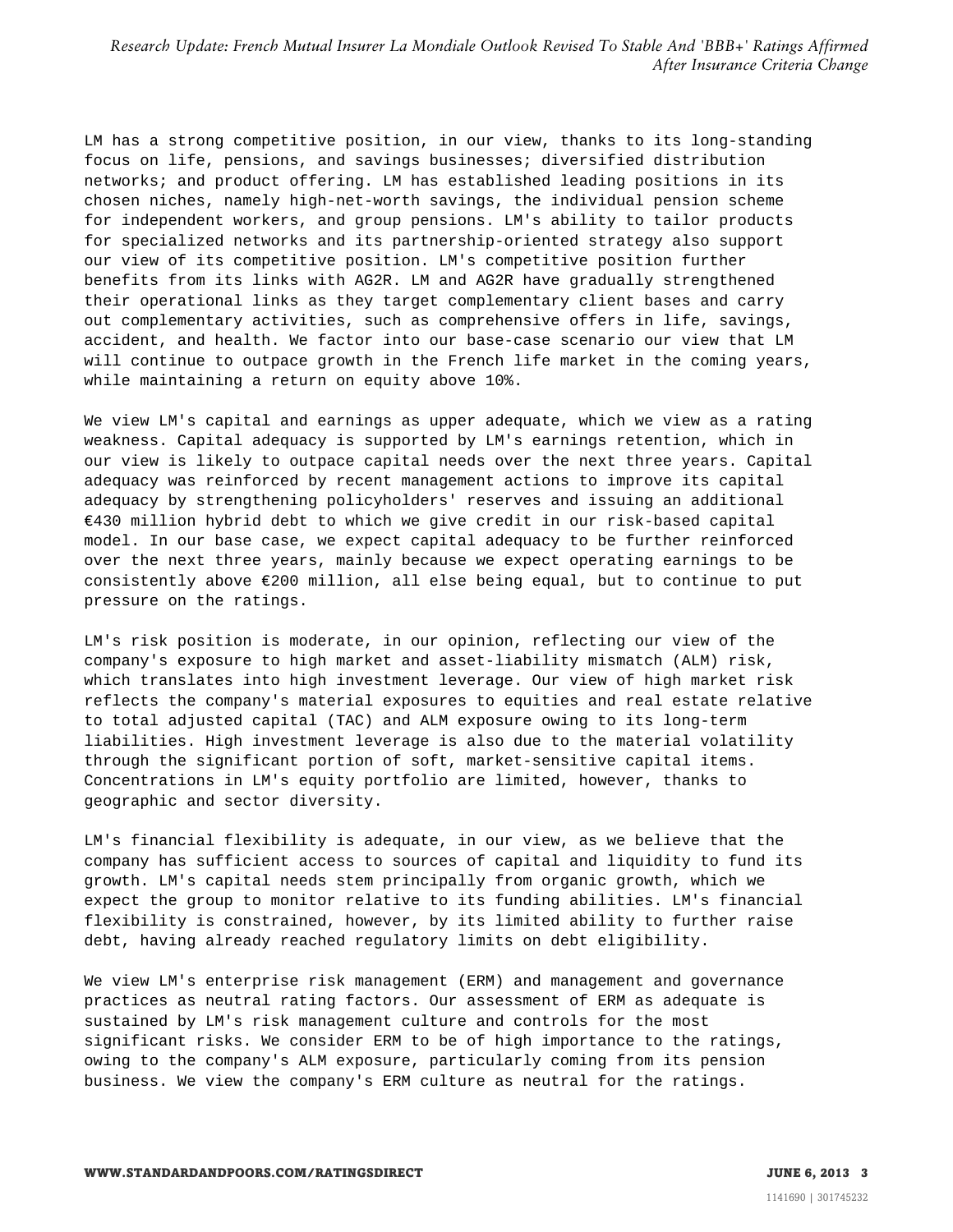We view LM's management and governance as satisfactory. We view management's expertise positively, as well as its consistent strategy and ability to translate this into operational effectiveness. We consider that LM and AG2R together have a focused strategy, which is likely to continue helping the group to maintain its stable business profile. LM's strategy is to grow organically in its historical niches of pensions and savings and is closely linked with that of AG2R, which aims to expand in accident and health.

We view LM's liquidity as exceptional, supported by positive annual net inflows. Liquidity issues could arise from very high lapses or increased mortality rates, although we believe that strong balance-sheet liquidity, as demonstrated by publicly traded assets representing more than 80% of technical reserves, would mitigate this.

#### <span id="page-3-0"></span>Outlook

The stable outlook reflects LM's slightly strengthened risk-adjusted capital adequacy following recent actions taken by management to improve it, mainly by strengthening its policyholders' reserves and issuing hybrid debt. The stable outlook also factors in our expectations that LM will continue to display profitable growth and strengthen its risk-adjusted capital adequacy over the next three years.

We could raise the ratings if LM's capital adequacy improves more than we currently anticipate in our base-case scenario, resulting in a sustainable strengthening of its financial risk profile.

We could lower the ratings if LM's capital adequacy weakens to such an extent that we revise down our assessment of capital and earnings, or if operating performance weakens below our expectations, which could result in a weakening of its business risk profile.

#### <span id="page-3-1"></span>Ratings Score Snapshot

| Financial Strength Rating | $BBB+ /Stable / - -$ |  |
|---------------------------|----------------------|--|
| Anchor                    | $bbb+$               |  |
| Business Risk Profile     | Strong               |  |
| IICRA                     | Low Risk             |  |
| Competitive Position      | Strong               |  |
| Financial Risk Profile    | Lower Adequate       |  |
| Capital and Earnings      | Upper Adequate       |  |
| Risk Position             | Moderate Risk        |  |
| Financial Flexibility     | Adequate             |  |
| Modifiers                 |                      |  |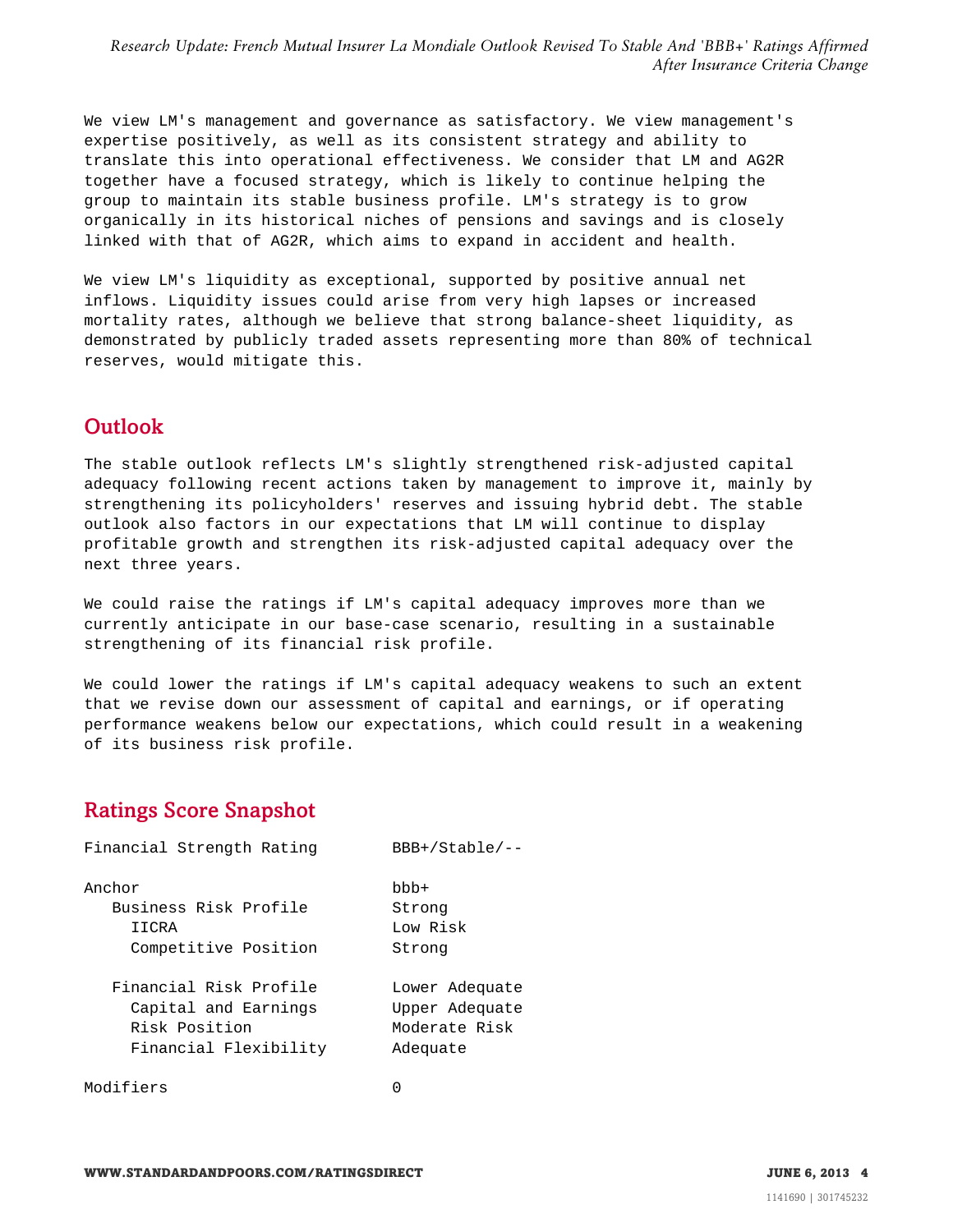| ERM and Management                                    |              |  |
|-------------------------------------------------------|--------------|--|
| Enterprise Risk Management                            | Adequate     |  |
| Management and Governance                             | Satisfactory |  |
| Holistic Analysis                                     |              |  |
| Liquidity                                             | Exceptional  |  |
| Support                                               |              |  |
| Group Support                                         |              |  |
| Government Support                                    | U            |  |
| IICRA-Insurance Industry Country And Risk Assessment. |              |  |

#### <span id="page-4-0"></span>Related Criteria And Research

#### Related criteria

- Insurers: Rating Methodology, May 7, 2013
- Group Rating Methodology, May 7, 2013
- Enterprise Risk Management, May 7, 2013
- Refined Methodology And Assumptions For Analyzing Insurer Capital Adequacy Using The Risk-Based Insurance Capital Model, June 7, 2010
- Hybrid Capital Handbook: September 2008 Edition, Sept. 15, 2008
- Management And Governance Credit Factors For Corporate Entities And Insurers, Nov. 13, 2012
- Principles Of Credit Ratings, Feb. 16, 2011

#### Related research

- List Of Issuers With Ratings Under Criteria Observation Due To S&P's New Insurers Rating Methodology, May 7, 2013
- <span id="page-4-1"></span>• Standard & Poor's Assigns Insurance Industry And Country Risk Assessments, May 7, 2013

#### Ratings List

| Ratings Affirmed; CreditWatch/Outlook Action |                     |                    |
|----------------------------------------------|---------------------|--------------------|
|                                              | To                  | From               |
| La Mondiale                                  |                     |                    |
| Counterparty Credit Rating                   | $BBB+ /Stable / --$ | $BBB+/Neqative/--$ |
| Financial Strength Rating                    |                     |                    |
| Local Currency                               | $BBB+ /Stable / --$ | $BBB+/Neqative/--$ |
|                                              |                     |                    |
| Ratings Affirmed                             |                     |                    |
| La Mondiale                                  |                     |                    |
| Junior Subordinated                          | $BBB-$              |                    |

#### **Additional Contact:**

Insurance Ratings Europe; InsuranceInteractive\_Europe@standardandpoors.com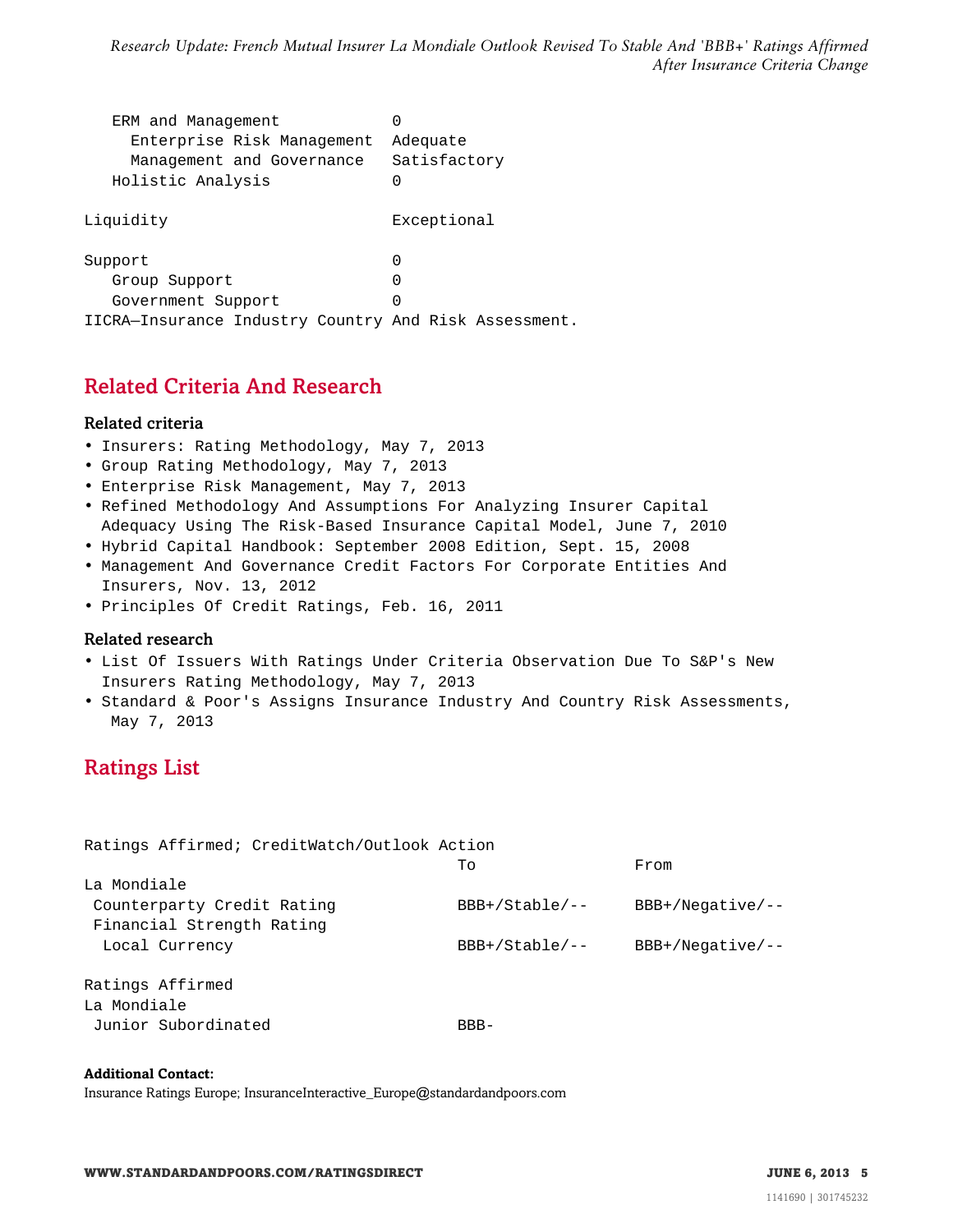Complete ratings information is available to subscribers of RatingsDirect at www.globalcreditportal.com and at spcapitaliq.com. All ratings affected by this rating action can be found on Standard & Poor's public Web site at www.standardandpoors.com. Use the Ratings search box located in the left column. Alternatively, call one of the following Standard & Poor's numbers: Client Support Europe (44) 20-7176-7176; London Press Office (44) 20-7176-3605; Paris (33) 1-4420-6708; Frankfurt (49) 69-33-999-225; Stockholm (46) 8-440-5914; or Moscow 7 (495) 783-4009.